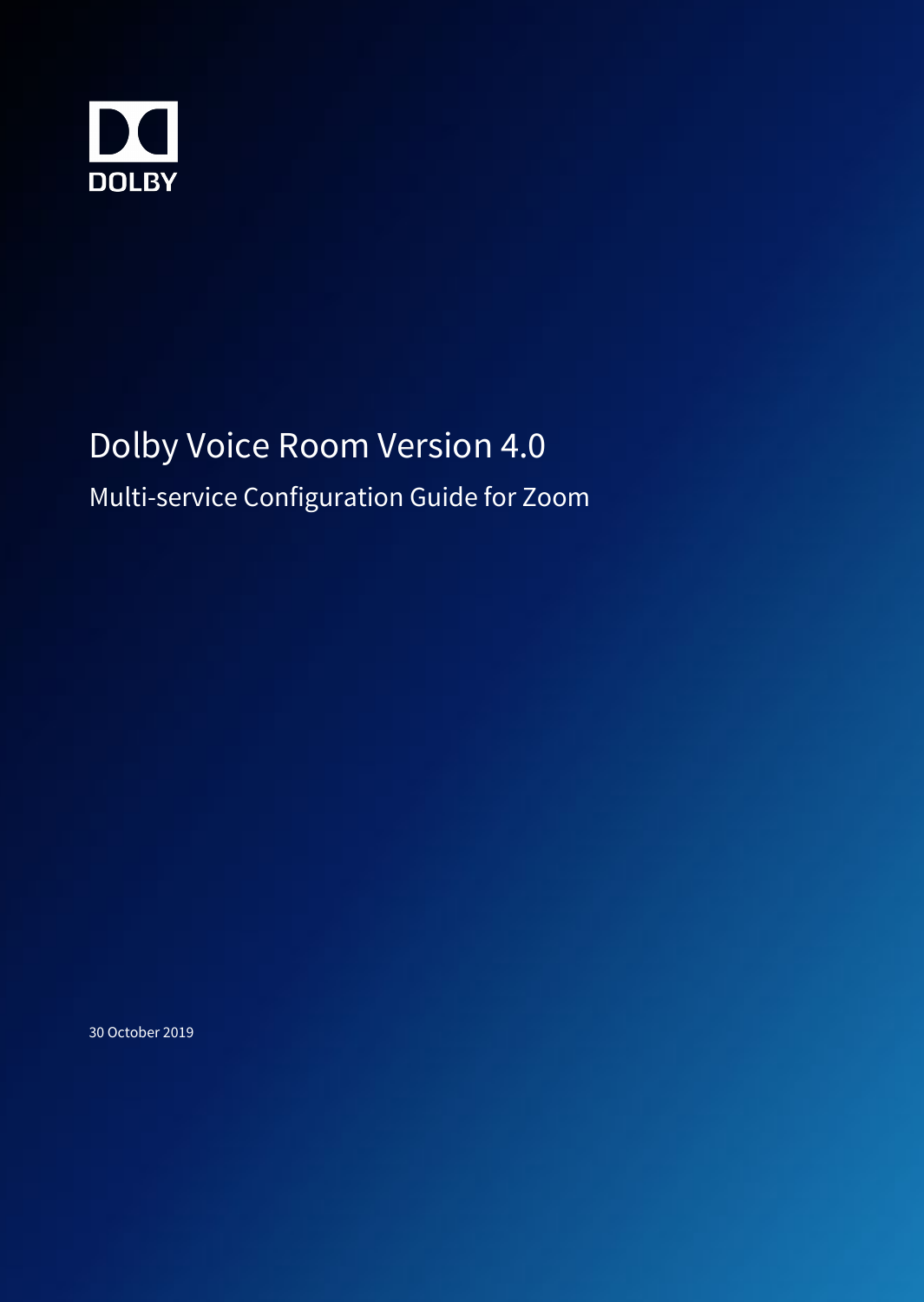### **1 Introduction**

Dolby Voice Room supports dialing into third-party video meetings using a Session Initiation Protocol (SIP) Uniform Resource Identifier (URI).

This document outlines configuring the multi-service feature on Dolby Voice Room for Zoom .

### **2 Multi-service overview**

The multi-service feature allows you to join video conference meetings hosted by third-party video conference service providers using a SIP URI.

The figure shows the call flow for a multi-service Dolby Voice Room configuration.

Figure 1: Multi-service configuration call flow





The default transport protocol used is Transport Layer Security (TLS) . To dial using TLS, the URI format is user@domain.com. To dial using Transmission Control Protocol (TCP), the URI format is user@domain. com;transport=tcp.

## **3 Setting up a Zoom account**

For Zoom accounts, individual SIP endpoints require a room connector license.

#### **Procedure**

- **1.** Create a corporate or single user-based account as required.
- **2.** After you have successfully created the account, add a meeting license for each individual user.